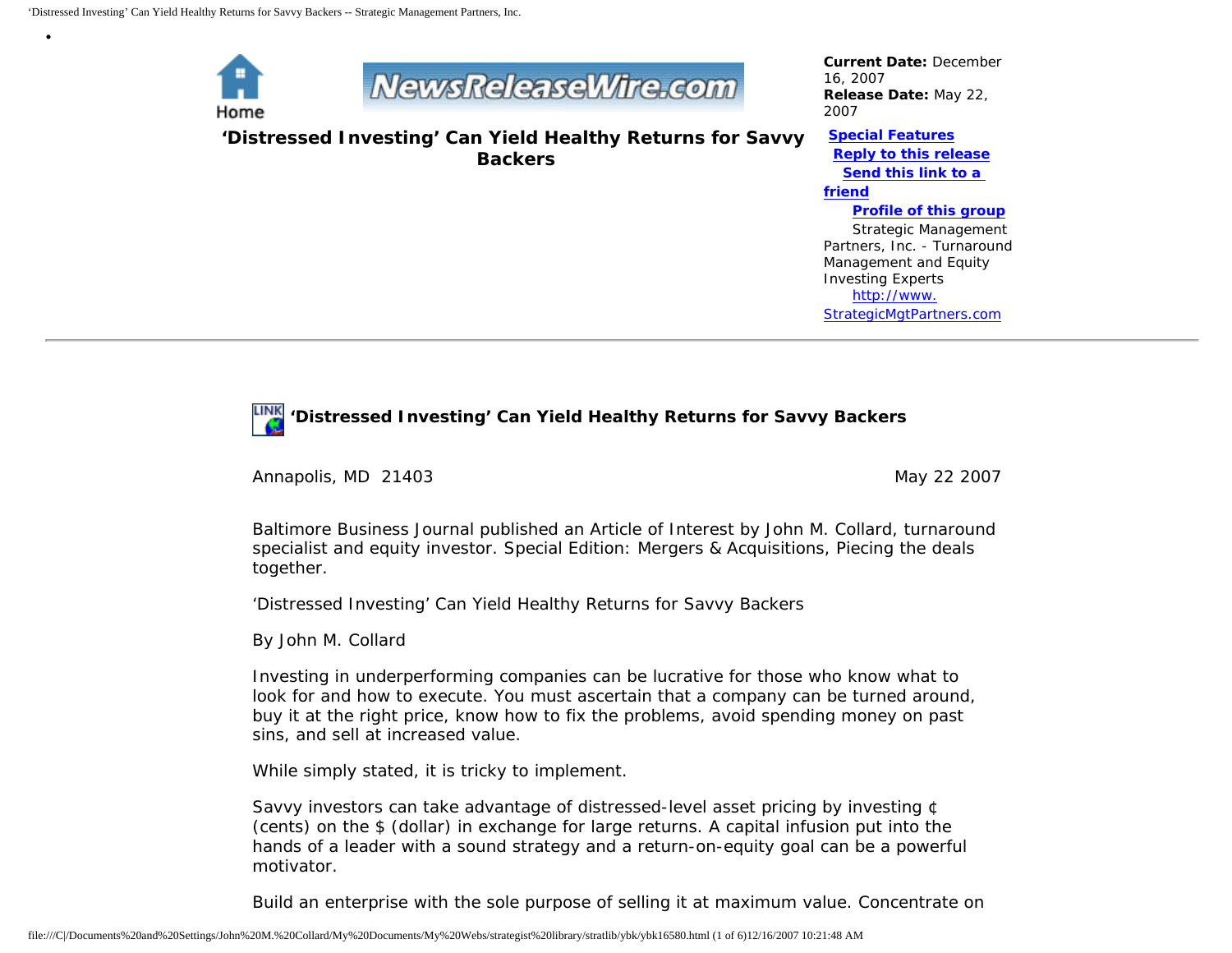exit strategies from the start. The key is to build properties that future buyers will want to purchase. Future buyers look for:

- \* Consistency that creates value.
- \* A high probability of future cash flows.
- \* A marketing-oriented management team.

\* A track record demonstrating the ability to sell and compete; develop, produce and distribute products; and thrive and grow.

\* Realistic return potential from their fair entry valuation.

#### Taking Control

Uncover underlying problems that caused a company's breakdown, usually two or three issues, and avoid focusing on symptoms of distress. Make certain that you have solutions that no one else has used. The answer is never to just add cash. New leadership is always required to implement lasting change.

Take active control of the entity. When an operational or revenue-driven turnaround is required, purely financial considerations are not enough to put value into a company.

While most investors have run financial institutions, few have run companies as well, and most are ill equipped to do so. Substantial value is derived from investors who also have senior operating leadership experience.

They can determine which strategy can affect revitalization, and why others didn't work in the past. Many private equity firms are adding operating executive talent to their ranks to compliment the skills of their managing partners.

#### Follow The Leader

Corporate renewal is a process. It involves using a set of skills to rejuvenate a company to a state where it can be sold. Only then can an investor realize returns. The renewal process involves:

1. Providing Leadership — Your advantage lies in bringing an objective focus, untarnished by the situation at hand. Move existing management out of the way. Because these executives guided the company during the mismanagement slide, why allow them to complicate the situation any further?

Bring in a CEO with transition experience in value-building situations. This leader must demonstrate expertise in managing crisis and rebuilding situations, shaping business strategy, developing management talent, and increasing sales and market share.

#### Rebirth and Returns

Hold the CEO accountable for performance, timely results, and getting things moving. On the "volume in" side (revenue), look at where and how revenue is generated and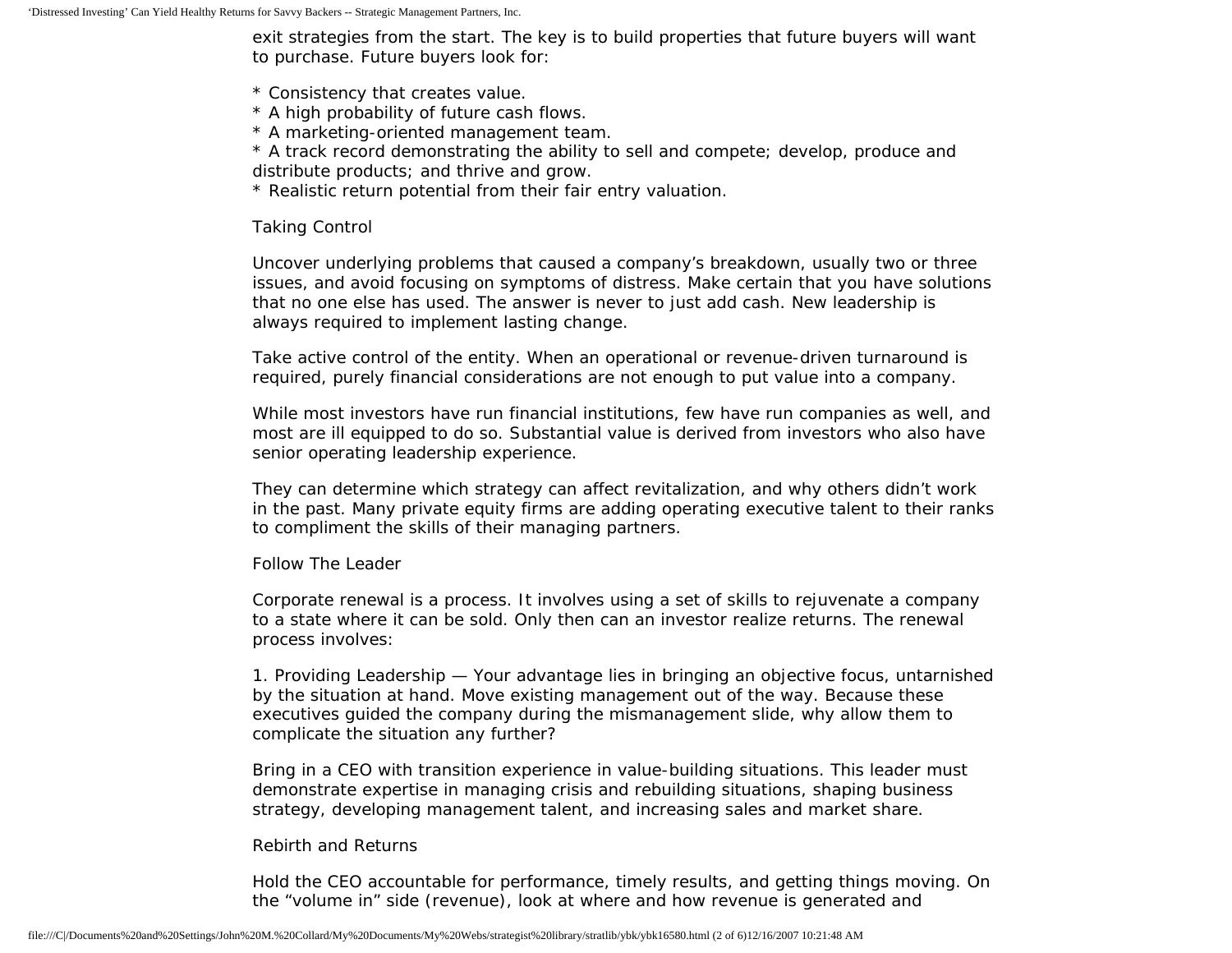maintain that flow. On the "volume out" side (production), get products or services out the door. How else can you bill for this work?

2. Setting Strategy — In distressed investing, the goal is shorter-term, high multiple return commensurate with risk, while setting stage for ongoing longer-term returns for buyers who provide an exit. Implement long-term strategies that survive the exit.

3. Building A Quality Management Team — Company value increases sharply when a strong, permanent, and credible management team, that can produce consistent sales, profits, and cash flow results is in place. Such a team establishes continuity in the organization to allow everyone to expect orderly change and new opportunities.

4. Acquiring New Business — There are only two ways to increase sales: sell new products to existing customers or sell existing products to new customers. Clearly promote what your products and services can do for customers, differentiate them from those of the competition, and adapt to changing market conditions.

5. Establishing Sound Capital Structure — Having a sound strategy in place, with a viable marketplace, efficient delivery and production vehicles, and a cohesive management team, will entice the investment community.

6. Implementing Processes — Systems and processes should be used to drive the business and control day-to-day environment, which allows management to address critical issues facing the company: controlling cash and costs, increasing sales, and enhancing value creation.

7. Nurturing Resources — The key resource is a company's workforce. Establish an incentive structure that pays only when employees accomplish goals set in the long-term strategy, and don't subsidize poor performance.

An investor's goal is to achieve a return when a sale occurs. The greatest return is achieved when the turnaround is complete and the company is ready for the next tranche to fund growth. At that point, many new investor/buyers want to participate.

Remember:

Earnings and cash capacity + achieved X multiple on investment + demonstrated Improvements + functioning management Team in place = time to sell.

### About the Author

John M. Collard, is Chairman of Annapolis, Maryland-based Strategic Management Partners, Inc. (410-263-9100, www.StrategicMgtPartners.com ), a nationally recognized turnaround management firm specializing in interim executive leadership, asset recovery, and investing in underperforming companies. He is Past Chairman of the Turnaround Management Association, a Certified Turnaround Professional, and brings 35 years senior operating leadership, \$85M asset recovery, 40+ transactions worth \$780M+, and \$80M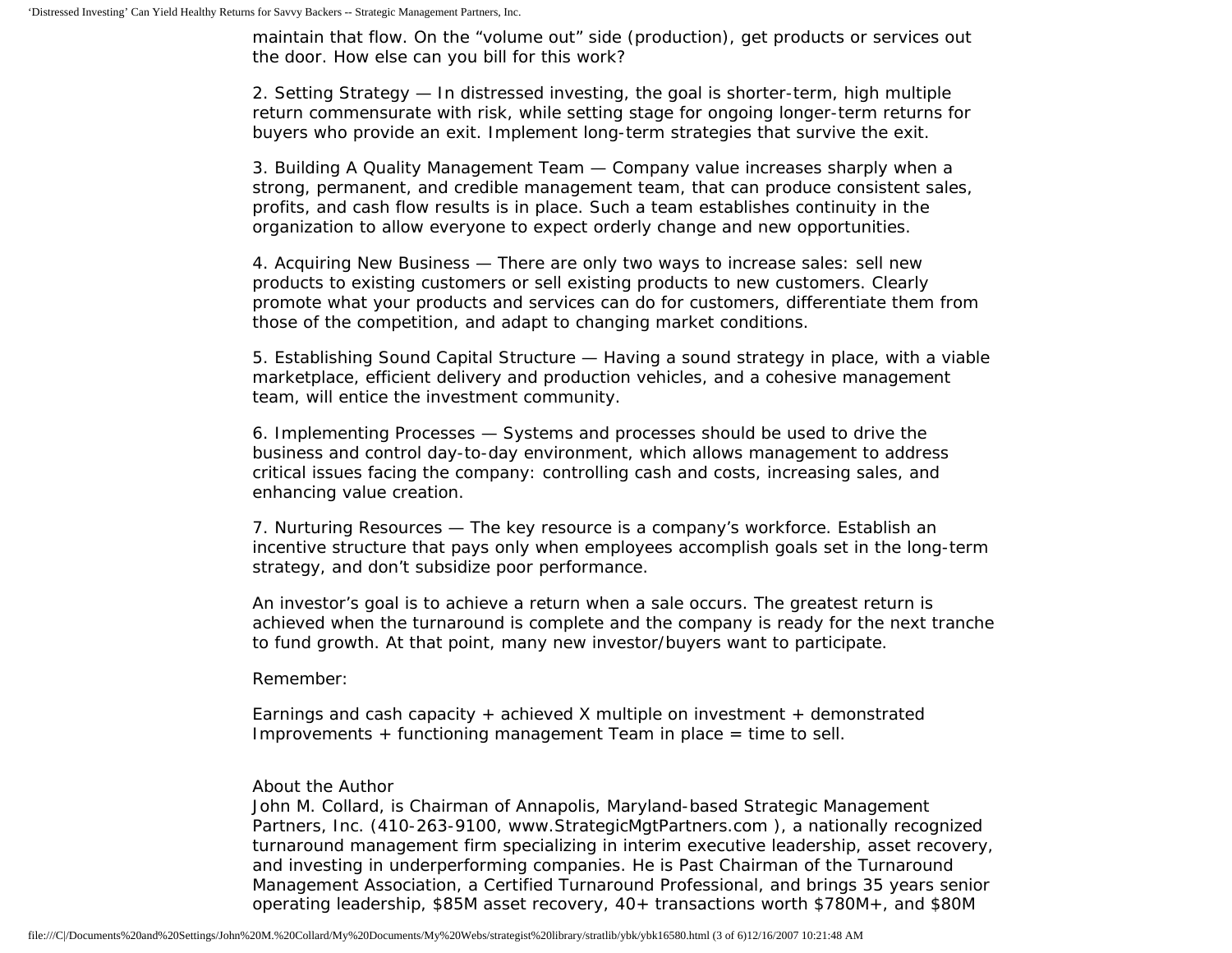'Distressed Investing' Can Yield Healthy Returns for Savvy Backers -- Strategic Management Partners, Inc.

fund management expertise to run troubled companies, and advise company boards, litigators, institutional and private equity investors.

www.StrategicMgtPartners.com

John M. Collard (Strategist@aol.com) Chairman Strategic Management Partners, Inc. 522 Horn Point Drive Annapolis, MD 21403 Phone : 410-263-9100 Fax : 410-263-6094

[www.StrategicMgtPartners.com](http://www.strategicmgtpartners.com/)

More Information [Library: 'Distressed Investing' Can Yield Healthy Returns for Savvy](http://members.aol.com/stratlib3/bbjmar07.html)  **[Backers](http://members.aol.com/stratlib3/bbjmar07.html)** 

[Contact John M. Collard](http://www.expertclick.com/expertClick/contact/default.cfm?Action=ContactExpert&GroupID=1016)  $\Box$ 

[Ask a question with InterviewNetS](http://www.expertclick.com/expertClick/contact/default.cfm?GroupID=1016)M

## **Other experts on these topics:**

- **1. [Management](http://www.expertclick.com/search/default.cfm?SearchCriteria=Management)**
- **2. [Leadership](http://www.expertclick.com/search/default.cfm?SearchCriteria=Leadership)**
- **3. [Planning](http://www.expertclick.com/search/default.cfm?SearchCriteria=Planning)**
- **4. [Invest](http://www.expertclick.com/search/default.cfm?SearchCriteria=Invest)**
- **5. [Strategy](http://www.expertclick.com/search/default.cfm?SearchCriteria=Strategy)**
- **6. [Small Business](http://www.expertclick.com/search/default.cfm?SearchCriteria=Small Business)**
- **7. [Strategic Planning](http://www.expertclick.com/search/default.cfm?SearchCriteria=Strategic Planning)**
- **8. [Advisor](http://www.expertclick.com/search/default.cfm?SearchCriteria=Advisor)**
- **9. [Valuation](http://www.expertclick.com/search/default.cfm?SearchCriteria=Valuation)**
- **10. [Transition](http://www.expertclick.com/search/default.cfm?SearchCriteria=Transition)**

File://File://File://File://File://File://File://File://File://File://File://File://File://File://File://File://File://File://File://File://File://File://File://File://File://File://File://File://File://File://File://File: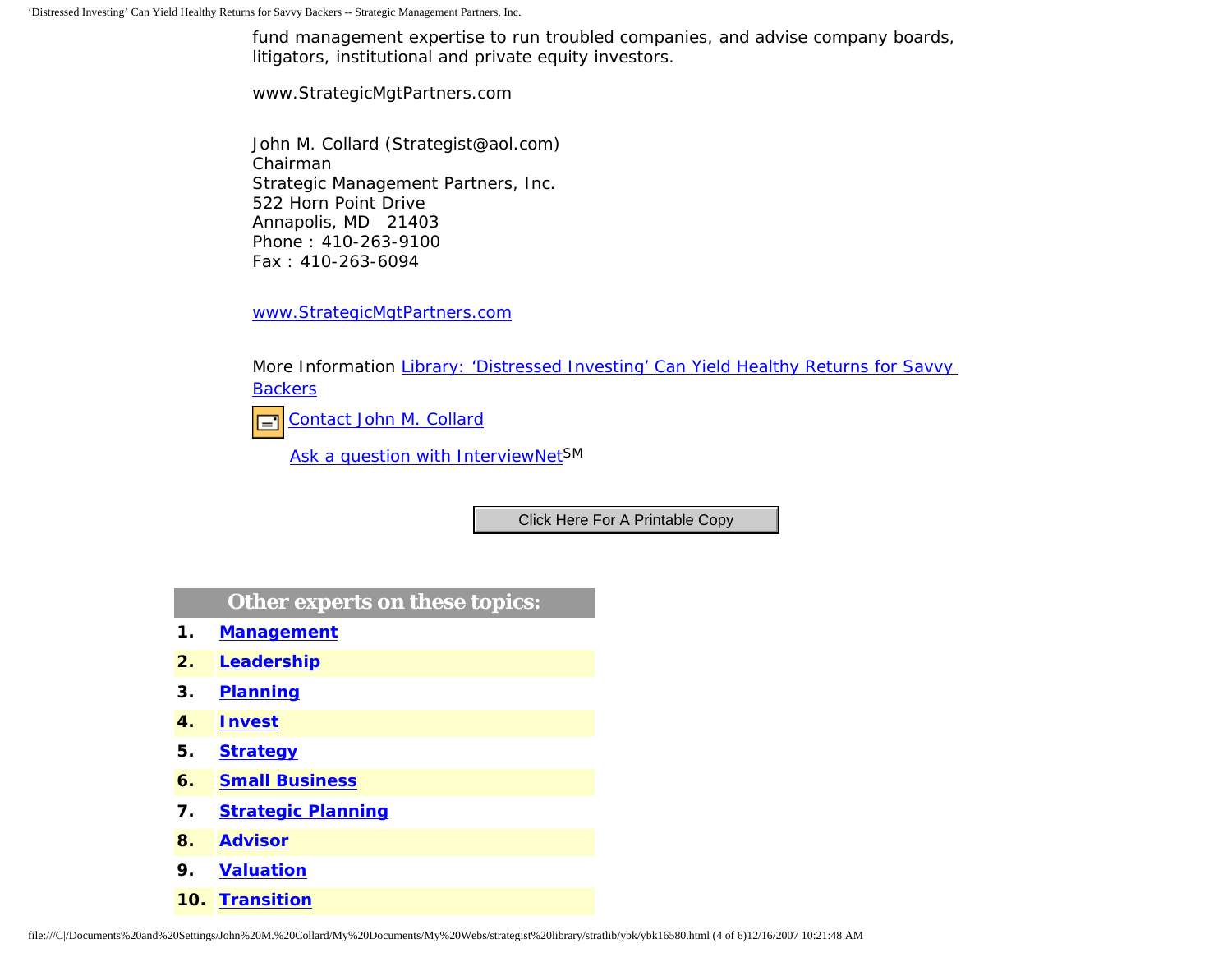'Distressed Investing' Can Yield Healthy Returns for Savvy Backers -- Strategic Management Partners, Inc.

- **11. [Value](http://www.expertclick.com/search/default.cfm?SearchCriteria=Value)**
- **12. [Bankruptcy](http://www.expertclick.com/search/default.cfm?SearchCriteria=Bankruptcy)**
- **13. [Crisis Management](http://www.expertclick.com/search/default.cfm?SearchCriteria=Crisis Management)**
- **14. [Governance](http://www.expertclick.com/search/default.cfm?SearchCriteria=Governance)**
- **15. [Investment Management](http://www.expertclick.com/search/default.cfm?SearchCriteria=Investment Management)**
- **16. [CEO Effectiveness](http://www.expertclick.com/search/default.cfm?SearchCriteria=CEO Effectiveness)**
- **17. [Executive Leadership](http://www.expertclick.com/search/default.cfm?SearchCriteria=Executive Leadership)**
- **18. [Turnaround](http://www.expertclick.com/search/default.cfm?SearchCriteria=Turnaround)**
- **19. [Corporate Change](http://www.expertclick.com/search/default.cfm?SearchCriteria=Corporate Change)**
- **20. [Ethical Issues/Management](http://www.expertclick.com/search/default.cfm?SearchCriteria=Ethical Issues/Management)**
- **21. [Startup](http://www.expertclick.com/search/default.cfm?SearchCriteria=Startup)**
- **22. [Corporate Restructuring](http://www.expertclick.com/search/default.cfm?SearchCriteria=Corporate Restructuring)**
- **23. [Executive Transition](http://www.expertclick.com/search/default.cfm?SearchCriteria=Executive Transition)**
- **24. [Turnaround Management](http://www.expertclick.com/search/default.cfm?SearchCriteria=Turnaround Management)**
- **25. [Venture Capital](http://www.expertclick.com/search/default.cfm?SearchCriteria=Venture Capital)**
- **26. [Asset Recovery](http://www.expertclick.com/search/default.cfm?SearchCriteria=Asset Recovery)**
- **27. [Corporate Renewal](http://www.expertclick.com/search/default.cfm?SearchCriteria=Corporate Renewal)**
- **28. [Bank Portfolio Management](http://www.expertclick.com/search/default.cfm?SearchCriteria=Bank Portfolio Management)**
- **29. [Bankruptcy Avoidance](http://www.expertclick.com/search/default.cfm?SearchCriteria=Bankruptcy Avoidance)**
- **30. [Chief Executive Officers](http://www.expertclick.com/search/default.cfm?SearchCriteria=Chief Executive Officers)**
- **31. [Leadership Management](http://www.expertclick.com/search/default.cfm?SearchCriteria=Leadership Management)**
- **32. [Reposition](http://www.expertclick.com/search/default.cfm?SearchCriteria=Reposition)**
- **33. [Systems Integration](http://www.expertclick.com/search/default.cfm?SearchCriteria=Systems Integration)**
- **34. [Bankruptcy Re-Organization](http://www.expertclick.com/search/default.cfm?SearchCriteria=Bankruptcy Re-Organization)**
- **35. [Equity Capital](http://www.expertclick.com/search/default.cfm?SearchCriteria=Equity Capital)**
- **36. [Equity Investing](http://www.expertclick.com/search/default.cfm?SearchCriteria=Equity Investing)**
- **37. [Investing Investments](http://www.expertclick.com/search/default.cfm?SearchCriteria=Investing Investments)**
- **38. [Troubled Companies](http://www.expertclick.com/search/default.cfm?SearchCriteria=Troubled Companies)**
- **39. [Underperforming](http://www.expertclick.com/search/default.cfm?SearchCriteria=Underperforming)**